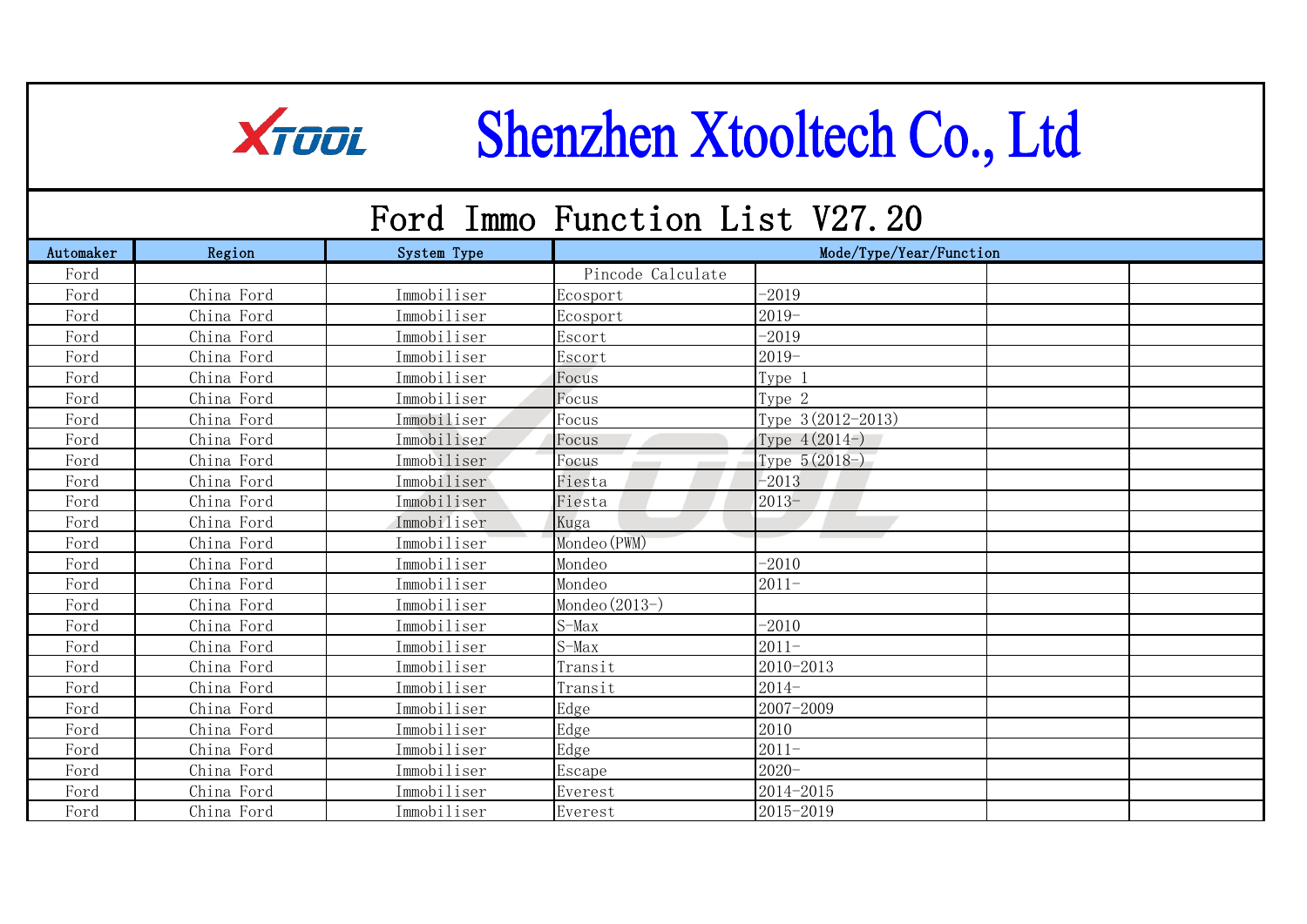| Ford | China Ford          | Smart key system | Ecosport         | $-2019$   |  |
|------|---------------------|------------------|------------------|-----------|--|
| Ford | China Ford          | Smart key system | Ecosport         | $2019-$   |  |
| Ford | China Ford          | Smart key system | Edge             | $-2014$   |  |
| Ford | China Ford          | Smart key system | Edge             | 2015      |  |
| Ford | China Ford          | Smart key system | Edge             | 2016-2019 |  |
| Ford | China Ford          | Smart key system | Escape           | $2020 -$  |  |
| Ford | China Ford          | Smart key system | Explorer         | 2011-2014 |  |
| Ford | China Ford          | Smart key system | Explorer         | 2015-2019 |  |
| Ford | China Ford          | Smart key system | Fiesta           |           |  |
| Ford | China Ford          | Smart key system | Escort           | $2019-$   |  |
| Ford | China Ford          | Smart key system | Focus            | $-2015$   |  |
| Ford | China Ford          | Smart key system | Focus            | $2015 -$  |  |
| Ford | China Ford          | Smart key system | Focus            | $2018-$   |  |
| Ford | China Ford          | Smart key system | Kuga             | $-2015$   |  |
| Ford | China Ford          | Smart key system | Kuga             | $2015 -$  |  |
| Ford | China Ford          | Smart key system | Mondeo           |           |  |
| Ford | China Ford          | Smart key system | Mondeo $(2013-)$ | 2013-2016 |  |
| Ford | China Ford          | Smart key system | Mondeo $(2013-)$ | 2016-2019 |  |
| Ford | China Ford          | Smart key system | Mustang          | 2015      |  |
| Ford | China Ford          | Smart key system | Mustang          | 2016-2019 |  |
| Ford | China Ford          | Smart key system | Taurus           | 2015-2019 |  |
| Ford | China Ford          | Remote system    | Tourneo          |           |  |
| Ford | China Ford          | Remote system    | Transit 2014-    |           |  |
| Ford | North American Ford | Immobiliser      | Crown Vic        | 2005-2006 |  |
| Ford | North American Ford | Immobiliser      | Crown Vic        | $2007 -$  |  |
| Ford | North American Ford | Immobiliser      | E250             |           |  |
| Ford | North American Ford | Immobiliser      | Ecosport         |           |  |
| Ford | North American Ford | Immobiliser      | Edge             | 2007-2009 |  |
| Ford | North American Ford | Immobiliser      | Edge             | 2010      |  |
| Ford | North American Ford | Immobiliser      | Edge             | $2011 -$  |  |
| Ford | North American Ford | Immobiliser      | Escape           | 2005-2007 |  |
| Ford | North American Ford | Immobiliser      | Escape           | 2008-2009 |  |
| Ford | North American Ford | Immobiliser      | Escape           | 2010-2012 |  |
| Ford | North American Ford | Immobiliser      | Escape           | 2013      |  |
| Ford | North American Ford | Immobiliser      | Escape           | $2014-$   |  |
| Ford | North American Ford | Immobiliser      | Escape           | $2020 -$  |  |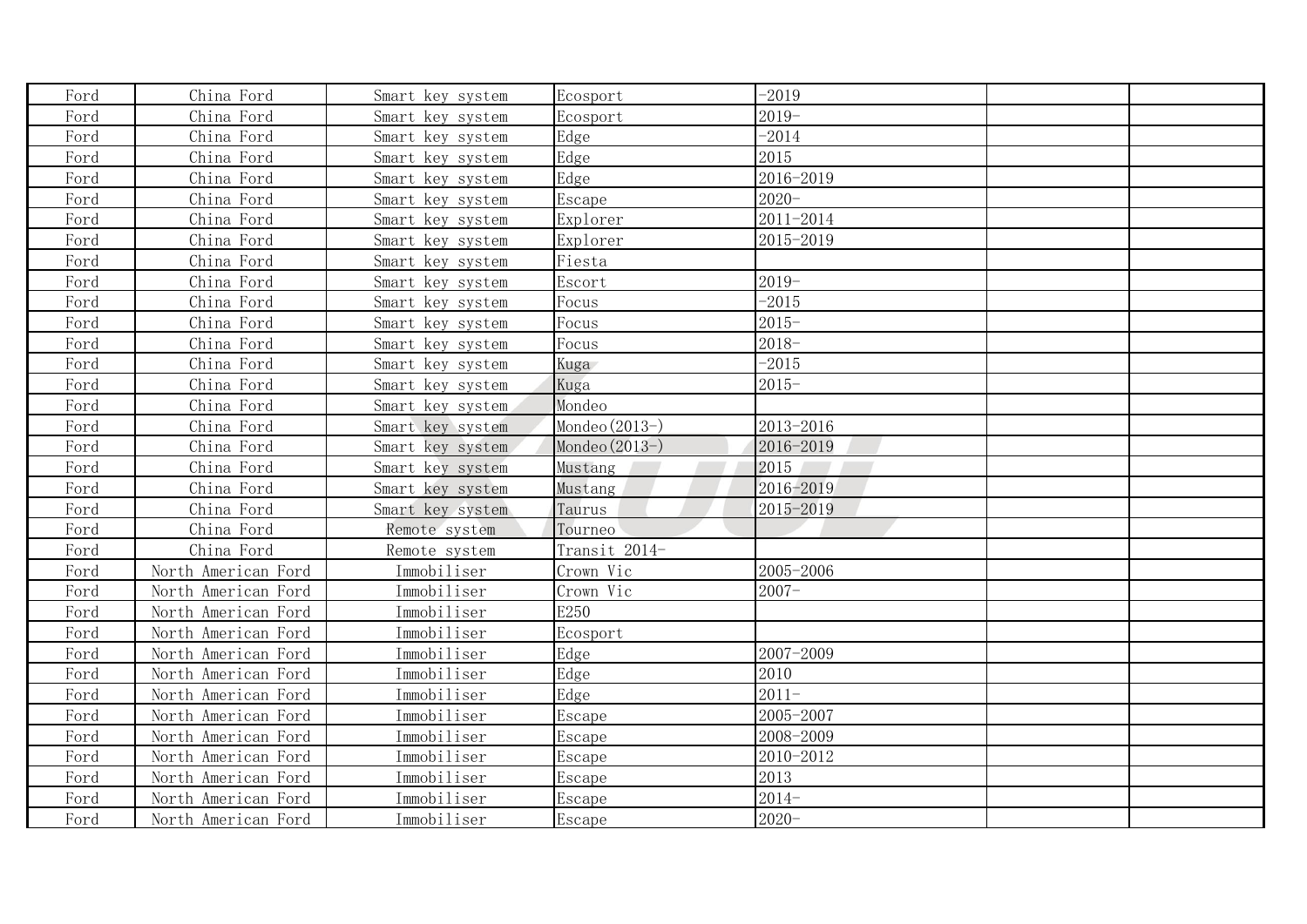| Ford | North American Ford | Immobiliser | E-Series    | 2008-2009 |  |
|------|---------------------|-------------|-------------|-----------|--|
| Ford | North American Ford | Immobiliser | E-Series    | $2010-$   |  |
| Ford | North American Ford | Immobiliser | Expedition  | 2005-2006 |  |
| Ford | North American Ford | Immobiliser | Expedition  | 2007-2008 |  |
| Ford | North American Ford | Immobiliser | Expedition  | 2009-2012 |  |
| Ford | North American Ford | Immobiliser | Explorer    | 2004-2005 |  |
| Ford | North American Ford | Immobiliser | Explorer    | 2006-2009 |  |
| Ford | North American Ford | Immobiliser | Explorer    | 2010      |  |
| Ford | North American Ford | Immobiliser | Explorer    | 2011-2015 |  |
| Ford | North American Ford | Immobiliser | Explorer    | 2016-2019 |  |
| Ford | North American Ford | Immobiliser | Expl. Start | 2007-2009 |  |
| Ford | North American Ford | Immobiliser | Expl. Start | $2010-$   |  |
| Ford | North American Ford | Immobiliser | $F-150$     | $-2004$   |  |
| Ford | North American Ford | Immobiliser | $F-150$     | 2004-2008 |  |
| Ford | North American Ford | Immobiliser | $F-150$     | 2009-2010 |  |
| Ford | North American Ford | Immobiliser | $F-150$     | 2011-2014 |  |
| Ford | North American Ford | Immobiliser | $F-150$     | 2015-2019 |  |
| Ford | North American Ford | Immobiliser | $F - 250$   | 2004-2008 |  |
| Ford | North American Ford | Immobiliser | $F - 250$   | 2009-2010 |  |
| Ford | North American Ford | Immobiliser | $F - 250$   | 2011-2016 |  |
| Ford | North American Ford | Immobiliser | $F - 250$   | 2017-2019 |  |
| Ford | North American Ford | Immobiliser | $F-250$ SD  | 2008-2009 |  |
| Ford | North American Ford | Immobiliser | $F-250$ SD  | 2010      |  |
| Ford | North American Ford | Immobiliser | $F-250$ SD  | $2011-$   |  |
| Ford | North American Ford | Immobiliser | $F-350$ SD  | 2008-2009 |  |
| Ford | North American Ford | Immobiliser | $F-350$ SD  | 2010      |  |
| Ford | North American Ford | Immobiliser | $F-350$ SD  | 2011-2016 |  |
| Ford | North American Ford | Immobiliser | $F-350$ SD  | 2017-2019 |  |
| Ford | North American Ford | Immobiliser | Fiesta      | $-2014$   |  |
| Ford | North American Ford | Immobiliser | Fiesta      | $2014-$   |  |
| Ford | North American Ford | Immobiliser | Figo        |           |  |
| Ford | North American Ford | Immobiliser | Five Hund   | 2005-2007 |  |
| Ford | North American Ford | Immobiliser | Flex        | 2009      |  |
| Ford | North American Ford | Immobiliser | Flex        | 2010      |  |
| Ford | North American Ford | Immobiliser | Flex        | $2011 -$  |  |
| Ford | North American Ford | Immobiliser | Focus       | 2000-2004 |  |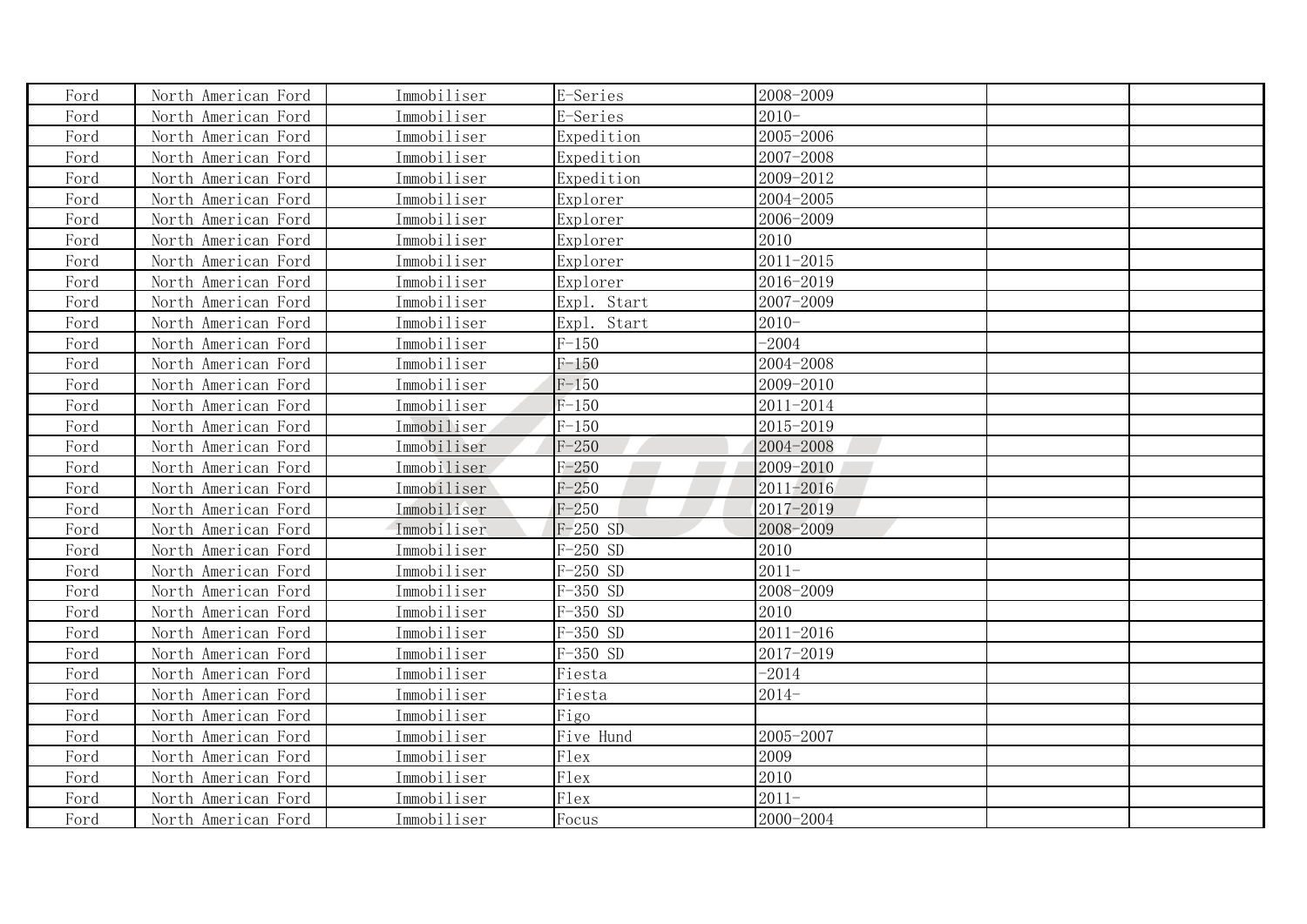| Ford | North American Ford | Immobiliser      | Focus        | 2005-2007                    |  |
|------|---------------------|------------------|--------------|------------------------------|--|
| Ford | North American Ford | Immobiliser      | Focus        | 2008-2010                    |  |
| Ford | North American Ford | Immobiliser      | Focus        | 2011-2013                    |  |
| Ford | North American Ford | Immobiliser      | Focus        | $2014-$                      |  |
| Ford | North American Ford | Immobiliser      | Freestart    | $2006 -$                     |  |
| Ford | North American Ford | Immobiliser      | Freestyle    | 2005-2007                    |  |
| Ford | North American Ford | Immobiliser      | Fusion       | 2006-2009                    |  |
| Ford | North American Ford | Immobiliser      | Fusion       | 2010-2012                    |  |
| Ford | North American Ford | Immobiliser      | Fusion       | $2013-$                      |  |
| Ford | North American Ford | Immobiliser      | Mustang      | 2005-2009                    |  |
| Ford | North American Ford | Immobiliser      | Mustang      | 2009-2010                    |  |
| Ford | North American Ford | Immobiliser      | Mustang      | 2010-2014                    |  |
| Ford | North American Ford | Immobiliser      | Ranger       | 2007-2010                    |  |
| Ford | North American Ford | Immobiliser      | Ranger       | 2015                         |  |
| Ford | North American Ford | Immobiliser      | Ranger       | 2017                         |  |
| Ford | North American Ford | Immobiliser      | Taurus       | 2004-2007                    |  |
| Ford | North American Ford | Immobiliser      | Taurus       | 2008-2009                    |  |
| Ford | North American Ford | Immobiliser      | Taurus       | $2010-$                      |  |
| Ford | North American Ford | Immobiliser      | Taurus X     | 2008-2009                    |  |
| Ford | North American Ford | Immobiliser      | Windstar     | $2007 -$                     |  |
| Ford | North American Ford | Immobiliser      | Other models | PCM immobilizer system (PWM) |  |
| Ford | North American Ford | Smart key system | Edge         | $-2014$                      |  |
| Ford | North American Ford | Smart key system | Edge         | 2015                         |  |
| Ford | North American Ford | Smart key system | Edge         | 2016-2019                    |  |
| Ford | North American Ford | Smart key system | Escape       | $-2020$                      |  |
| Ford | North American Ford | Smart key system | Escape       | $2020 -$                     |  |
| Ford | North American Ford | Smart key system | Explorer     | 2011-2014                    |  |
| Ford | North American Ford | Smart key system | Explorer     | 2015-2019                    |  |
| Ford | North American Ford | Smart key system | $F-150$      | 2011-2014                    |  |
| Ford | North American Ford | Smart key system | $F-150$      | 2015                         |  |
| Ford | North American Ford | Smart key system | $F-150$      | 2016-2019                    |  |
| Ford | North American Ford | Smart key system | $F - 250$    | 2011-2014                    |  |
| Ford | North American Ford | Smart key system | $F - 250$    | 2015-2019                    |  |
| Ford | North American Ford | Smart key system | Flex         | $2013-$                      |  |
| Ford | North American Ford | Smart key system | Mustang      | 2015                         |  |
| Ford | North American Ford | Smart key system | Mustang      | 2016-2019                    |  |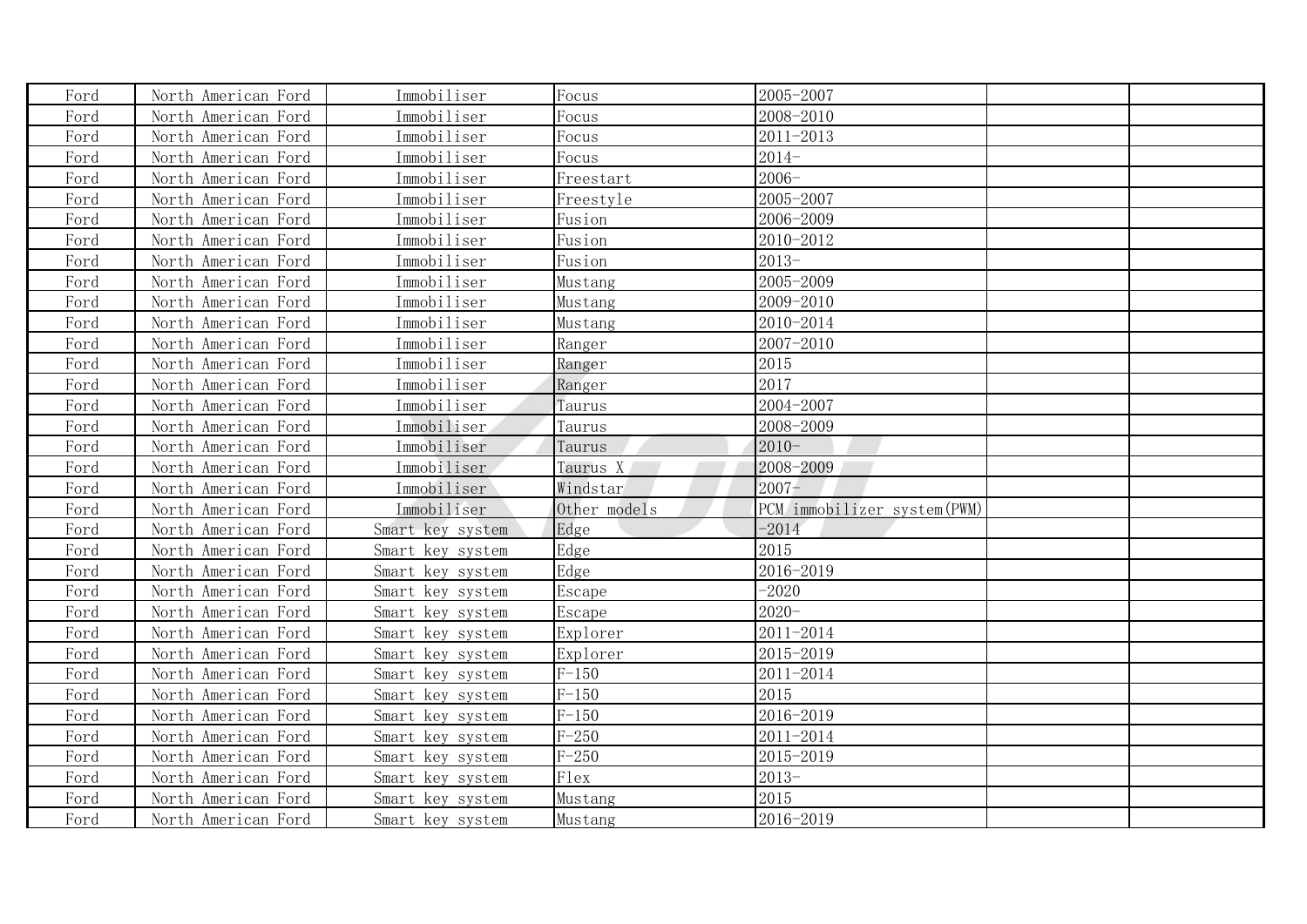| Ford | North American Ford | Smart key system | Taurus           | 2010-2014            |           |               |
|------|---------------------|------------------|------------------|----------------------|-----------|---------------|
| Ford | North American Ford | Smart key system | Taurus           | 2015-2019            |           |               |
| Ford | AUS Ford            | Immobiliser      | C-Max            |                      |           |               |
| Ford | AUS Ford            | Immobiliser      | Cougar           |                      |           |               |
| Ford | AUS Ford            | Immobiliser      | Courier          | Petrol               | 1998-2000 |               |
| Ford | AUS Ford            | Immobiliser      | Courier          | Petrol               | 2001-2008 |               |
| Ford | AUS Ford            | Immobiliser      | Courier          | Petrol               | $2008 -$  | Non Proximity |
| Ford | AUS Ford            | Immobiliser      | Courier          | Petrol               | $2008 -$  | Proximity     |
| Ford | AUS Ford            | Immobiliser      | Courier          | Diesel               | 1998-2000 |               |
| Ford | AUS Ford            | Immobiliser      | Courier          | Diesel               | 2001-2008 |               |
| Ford | AUS Ford            | Immobiliser      | Courier          | Diesel               | $2008 -$  | Non Proximity |
| Ford | AUS Ford            | Immobiliser      | Courier          | Diesel               | $2008 -$  | Proximity     |
| Ford | AUS Ford            | Immobiliser      | Escape           | $-2018$              |           |               |
| Ford | AUS Ford            | Immobiliser      | Escape           | 2018-(Non Proximity) |           |               |
| Ford | AUS Ford            | Immobiliser      | Escape           | $2018-(Proximity)$   |           |               |
| Ford | AUS Ford            | Immobiliser      | Escape ZD        |                      |           |               |
| Ford | AUS Ford            | Immobiliser      | Fairlane         | <b>PCM</b>           |           |               |
| Ford | AUS Ford            | Immobiliser      | Fairlane         | <b>BEM</b>           |           |               |
| Ford | AUS Ford            | Immobiliser      | Fairmont         | <b>PCM</b>           |           |               |
| Ford | AUS Ford            | Immobiliser      | Fairmont         | <b>BEM</b>           |           |               |
| Ford | AUS Ford            | Immobiliser      | AU Falcon        | PCM                  |           |               |
| Ford | AUS Ford            | Immobiliser      | AU Falcon        | <b>BEM</b>           |           |               |
| Ford | AUS Ford            | Immobiliser      | <b>BA</b> Falcon |                      |           |               |
| Ford | AUS Ford            | Immobiliser      | BF Falcon        |                      |           |               |
| Ford | AUS Ford            | Immobiliser      | Fiesta           | Petrol               | 1998-2000 |               |
| Ford | AUS Ford            | Immobiliser      | Fiesta           | Petrol               | 2001-2008 |               |
| Ford | AUS Ford            | Immobiliser      | Fiesta           | Petrol               | 2008-2012 | Non Proximity |
| Ford | AUS Ford            | Immobiliser      | Fiesta           | Petrol               | 2008-2012 | Proximity     |
| Ford | AUS Ford            | Immobiliser      | Fiesta           | Diesel               | 1999-2001 |               |
| Ford | AUS Ford            | Immobiliser      | Fiesta           | Diesel               | 2001-2008 |               |
| Ford | AUS Ford            | Immobiliser      | Fiesta           | Diesel               | 2008-2012 | Non Proximity |
| Ford | AUS Ford            | Immobiliser      | Fiesta           | Diesel               | 2008-2012 | Proximity     |
| Ford | AUS Ford            | Immobiliser      | Focus            | Petrol               | 1998-2004 |               |
| Ford | AUS Ford            | Immobiliser      | Focus            | Petrol               | 2005-2011 | Non Proximity |
| Ford | AUS Ford            | Immobiliser      | Focus            | Petrol               | 2005-2011 | Proximity     |
| Ford | AUS Ford            | Immobiliser      | <b>Focus</b>     | Petrol               | $2011 -$  | Non Proximity |
|      |                     |                  |                  |                      |           |               |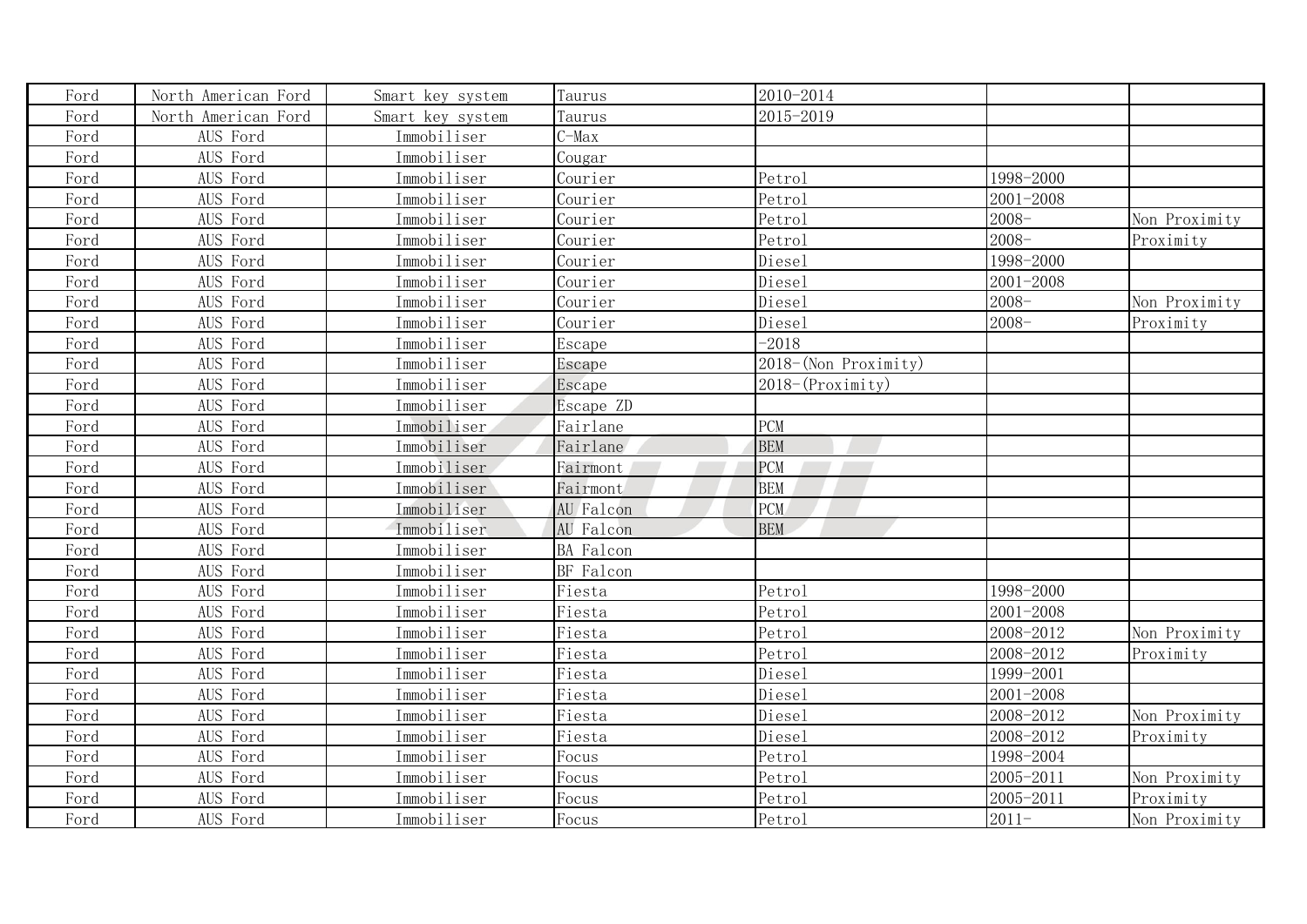| Ford | AUS Ford    | Immobiliser | Focus           | Diesel      | 1998-2004 |               |
|------|-------------|-------------|-----------------|-------------|-----------|---------------|
| Ford | AUS Ford    | Immobiliser | Focus           | Diesel      | 2005-2011 | Non Proximity |
| Ford | AUS Ford    | Immobiliser | Focus           | Diesel      | 2005-2011 | Proximity     |
| Ford | AUS Ford    | Immobiliser | Focus           | Diesel      | $2011 -$  | Non Proximity |
| Ford | AUS Ford    | Immobiliser | Fusion          |             |           |               |
| Ford | AUS Ford    | Immobiliser | KA              | Petrol      | 1998-2000 |               |
| Ford | AUS Ford    | Immobiliser | KA              | Petrol      | 2002-2008 |               |
| Ford | AUS Ford    | Immobiliser | <b>LTD</b>      | PCM         |           |               |
| Ford | AUS Ford    | Immobiliser | <b>LTD</b>      | <b>BEM</b>  |           |               |
| Ford | AUS Ford    | Immobiliser | Maverick        | $2001 -$    |           |               |
| Ford | AUS Ford    | Immobiliser | Mondeo          | Petrol      | 1998-     |               |
| Ford | AUS Ford    | Immobiliser | Mondeo          | Petrol      | $2007 -$  | Non Proximity |
| Ford | AUS Ford    | Immobiliser | Mondeo          | Petrol      | $2007 -$  | Proximity     |
| Ford | AUS Ford    | Immobiliser | Mondeo          | Diesel      | 1998-     |               |
| Ford | AUS Ford    | Immobiliser | Mondeo          | Diesel      | $2007 -$  | Non Proximity |
| Ford | AUS Ford    | Immobiliser | Mondeo          | Diesel      | $2007 -$  | Proximity     |
| Ford | AUS Ford    | Immobiliser | Puma            | Petrol      | 17 ZETEC  | 1996-         |
| Ford | AUS Ford    | Immobiliser | Ranger          | $2012 -$    |           |               |
| Ford | AUS Ford    | Immobiliser | Territory       | SX          |           |               |
| Ford | AUS Ford    | Immobiliser | Territory       | SY          |           |               |
| Ford | AUS Ford    | Immobiliser | Transit Connect | $-2007$     |           |               |
| Ford | AUS Ford    | Immobiliser | Transit Connect | $2007 -$    | Type 1    |               |
| Ford | AUS Ford    | Immobiliser | Transit Connect | $2007 -$    | Type 2    |               |
| Ford | AUS Ford    | Immobiliser | Transit         | Petrol      | $2000 -$  |               |
| Ford | AUS Ford    | Immobiliser | Transit         | Petrol      | $2007 -$  |               |
| Ford | AUS Ford    | Immobiliser | Transit         | Diesel      | 1998-     |               |
| Ford | AUS Ford    | Immobiliser | Transit         | Diesel      | $2007 -$  |               |
| Ford | AUS Ford    | Immobiliser | Transit         | Dura Torque |           |               |
| Ford | AUS Ford    | Immobiliser | Transit         | Epic        | 1998-     |               |
| Ford | Europe Ford | Immobiliser | $B-MAX$         | $2012-$     |           |               |
| Ford | Europe Ford | Immobiliser | Connect         | 2000-2007   |           |               |
| Ford | Europe Ford | Immobiliser | Connect         | 2007-2012   |           |               |
| Ford | Europe Ford | Immobiliser | $C-MAX$         | 2005-2011   |           |               |
| Ford | Europe Ford | Immobiliser | $C-MAX$         | 2011-2012   |           |               |
| Ford | Europe Ford | Immobiliser | $C-MAX$         | 2012-2018   |           |               |
| Ford | Europe Ford | Immobiliser | Cougar          |             |           |               |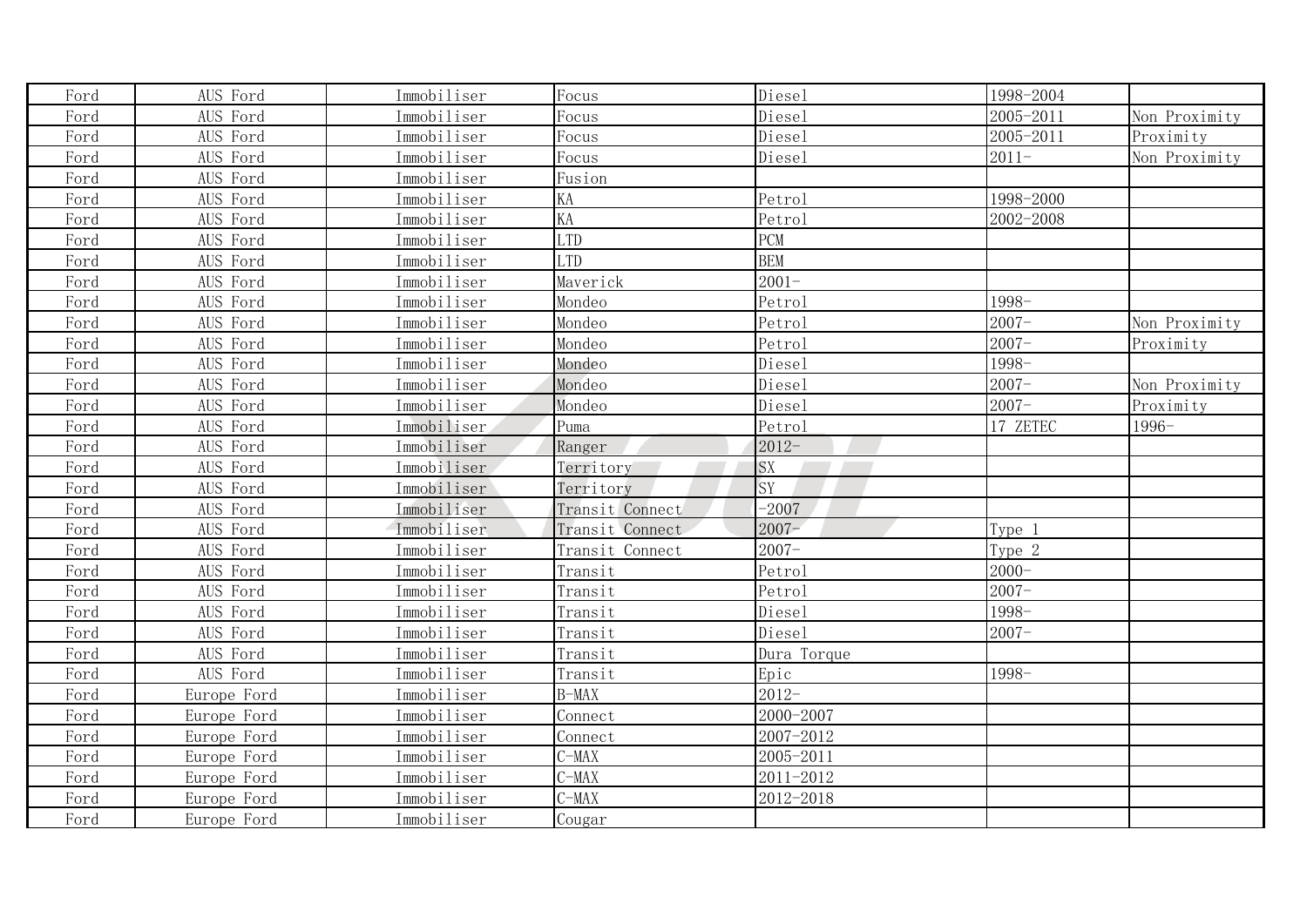| Ford | Europe Ford | Immobiliser | Courier  |               |  |
|------|-------------|-------------|----------|---------------|--|
| Ford | Europe Ford | Immobiliser | Ecosport | 2004-2012     |  |
| Ford | Europe Ford | Immobiliser | Ecosport | 2013-2016     |  |
| Ford | Europe Ford | Immobiliser | Ecosport | $2017-$       |  |
| Ford | Europe Ford | Immobiliser | Edge     | 2011-2014     |  |
| Ford | Europe Ford | Immobiliser | Escape   | $-2020$       |  |
| Ford | Europe Ford | Immobiliser | Escape   | $2020 -$      |  |
| Ford | Europe Ford | Immobiliser | Explorer | 2004-2005     |  |
| Ford | Europe Ford | Immobiliser | Explorer | 2006-2009     |  |
| Ford | Europe Ford | Immobiliser | Explorer | 2010          |  |
| Ford | Europe Ford | Immobiliser | Explorer | 2011-2014     |  |
| Ford | Europe Ford | Immobiliser | Fiesta   | 1999-2001     |  |
| Ford | Europe Ford | Immobiliser | Fiesta   | 2002-2007     |  |
| Ford | Europe Ford | Immobiliser | Fiesta   | 2009-2012     |  |
| Ford | Europe Ford | Immobiliser | Fiesta   | $2013-$       |  |
| Ford | Europe Ford | Immobiliser | Focus    | 1998-2004     |  |
| Ford | Europe Ford | Immobiliser | Focus    | 2005-2010     |  |
| Ford | Europe Ford | Immobiliser | Focus    | 2011-2012     |  |
| Ford | Europe Ford | Immobiliser | Focus    | 2012-2018     |  |
| Ford | Europe Ford | Immobiliser | Fusion   |               |  |
| Ford | Europe Ford | Immobiliser | Galaxy   | $2001 - 2006$ |  |
| Ford | Europe Ford | Immobiliser | Galaxy   | 2007-2011     |  |
| Ford | Europe Ford | Immobiliser | Galaxy   | 2011-2014     |  |
| Ford | Europe Ford | Immobiliser | KA       | 2002-2007     |  |
| Ford | Europe Ford | Immobiliser | KA       | 2008-2015     |  |
| Ford | Europe Ford | Immobiliser | KA       | $2016-$       |  |
| Ford | Europe Ford | Immobiliser | Kuga     | 2012-2015     |  |
| Ford | Europe Ford | Immobiliser | Kuga     | $2016 -$      |  |
| Ford | Europe Ford | Immobiliser | Mondeo   | 1998-2006     |  |
| Ford | Europe Ford | Immobiliser | Mondeo   | 2007-2010     |  |
| Ford | Europe Ford | Immobiliser | Mondeo   | 2011-2014     |  |
| Ford | Europe Ford | Immobiliser | Mondeo   | $2014-$       |  |
| Ford | Europe Ford | Immobiliser | Ranger   | 2012-2015     |  |
| Ford | Europe Ford | Immobiliser | Ranger   | $2016 -$      |  |
| Ford | Europe Ford | Immobiliser | $S-MAX$  | 2007-2010     |  |
| Ford | Europe Ford | Immobiliser | $S-MAX$  | 2011-2014     |  |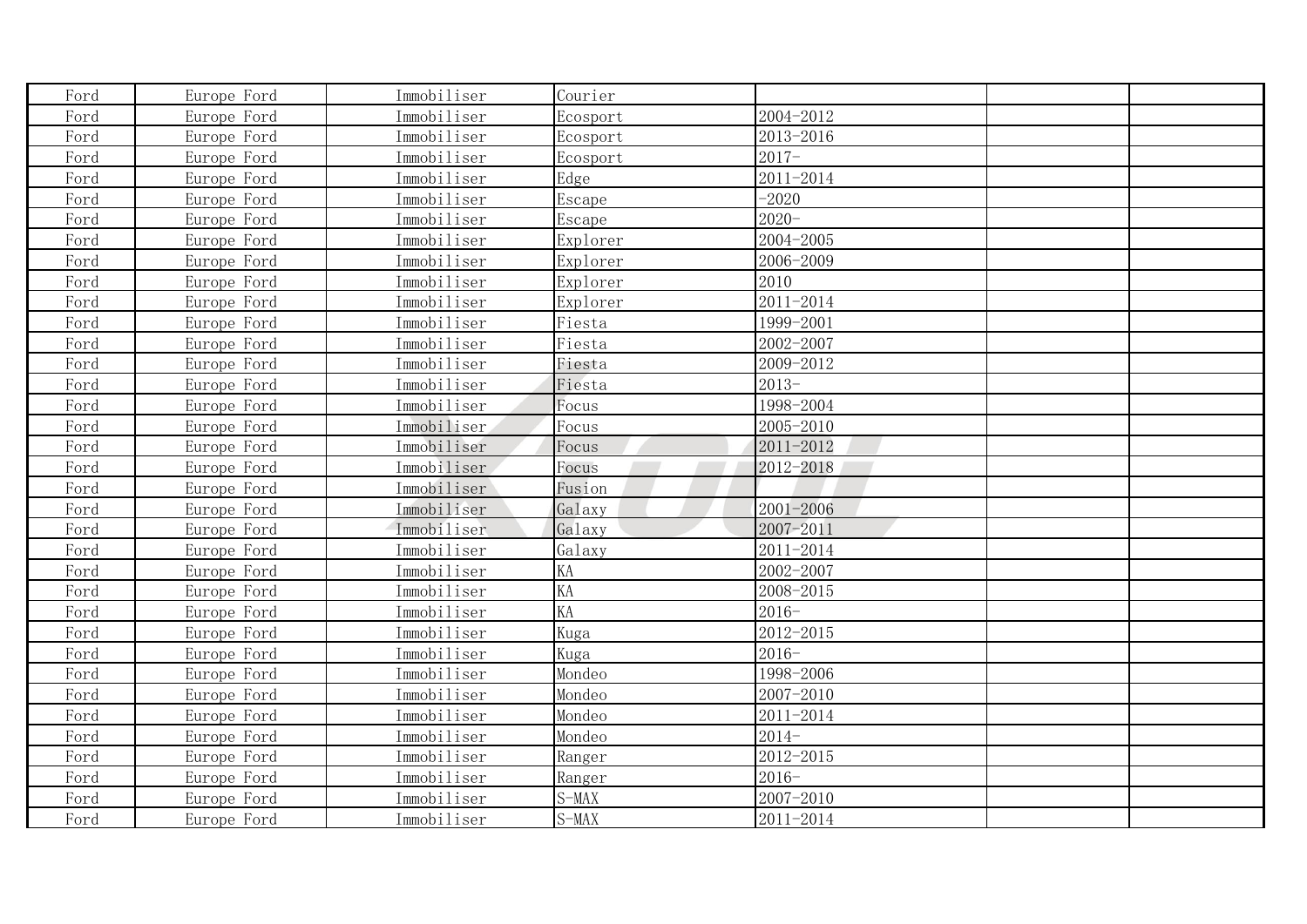| Ford | Europe Ford | Immobiliser      | Tourneo connect | 2016-2012 |        |  |
|------|-------------|------------------|-----------------|-----------|--------|--|
| Ford | Europe Ford | Immobiliser      | Tourneo connect | 2013-2014 | Type 1 |  |
| Ford | Europe Ford | Immobiliser      | Tourneo connect | 2013-2014 | Type 2 |  |
| Ford | Europe Ford | Immobiliser      | Tourneo connect | 2015-2017 |        |  |
| Ford | Europe Ford | Immobiliser      | Tourneo connect | $2017 -$  |        |  |
| Ford | Europe Ford | Immobiliser      | Tourneo Custom  | $2013-$   |        |  |
| Ford | Europe Ford | Immobiliser      | Transit         | 2000-2006 |        |  |
| Ford | Europe Ford | Immobiliser      | Transit         | 2007-2012 |        |  |
| Ford | Europe Ford | Immobiliser      | Transit         | 2013-2014 |        |  |
| Ford | Europe Ford | Immobiliser      | Transit         | 2015-2016 |        |  |
| Ford | Europe Ford | Immobiliser      | Transit         | $2017 -$  |        |  |
| Ford | Europe Ford | Immobiliser      | Transit Connect | 2000-2006 |        |  |
| Ford | Europe Ford | Immobiliser      | Transit Connect | 2007-2013 |        |  |
| Ford | Europe Ford | Immobiliser      | Transit Connect | 2013-2014 |        |  |
| Ford | Europe Ford | Immobiliser      | Transit Custom  | 2012-2017 |        |  |
| Ford | Europe Ford | Immobiliser      | Transit Custom  | $2017-$   |        |  |
| Ford | Europe Ford | Immobiliser      | Windstar        | $-1996$   |        |  |
| Ford | Europe Ford | Immobiliser      | Windstar        | 1997-1998 |        |  |
| Ford | Europe Ford | Immobiliser      | Windstar        | 1999-2001 |        |  |
| Ford | Europe Ford | Smart key system | $B-MAX$         | $2012 -$  |        |  |
| Ford | Europe Ford | Smart key system | $C-MAX$         | 2005-2010 |        |  |
| Ford | Europe Ford | Smart key system | $C-MAX$         | 2010-2014 |        |  |
| Ford | Europe Ford | Smart key system | $C-MAX$         | $2015 -$  |        |  |
| Ford | Europe Ford | Smart key system | Ecosport        | 2012-2016 |        |  |
| Ford | Europe Ford | Smart key system | Edge            | $2014-$   |        |  |
| Ford | Europe Ford | Smart key system | Escape          | $2020 -$  |        |  |
| Ford | Europe Ford | Smart key system | Fiesta          | 2009-2012 |        |  |
| Ford | Europe Ford | Smart key system | Fiesta          | 2012-1017 |        |  |
| Ford | Europe Ford | Smart key system | Focus           | 2005-2011 |        |  |
| Ford | Europe Ford | Smart key system | Focus           | 2011-2015 |        |  |
| Ford | Europe Ford | Smart key system | Focus           | 2015-2018 |        |  |
| Ford | Europe Ford | Smart key system | Galaxy          | 2010-2014 |        |  |
| Ford | Europe Ford | Smart key system | Galaxy          | 2015-2018 |        |  |
| Ford | Europe Ford | Smart key system | Kuga            | 2007-2012 |        |  |
| Ford | Europe Ford | Smart key system | Kuga            | 2013-2015 |        |  |
| Ford | Europe Ford | Smart key system | Kuga            | $2016 -$  |        |  |